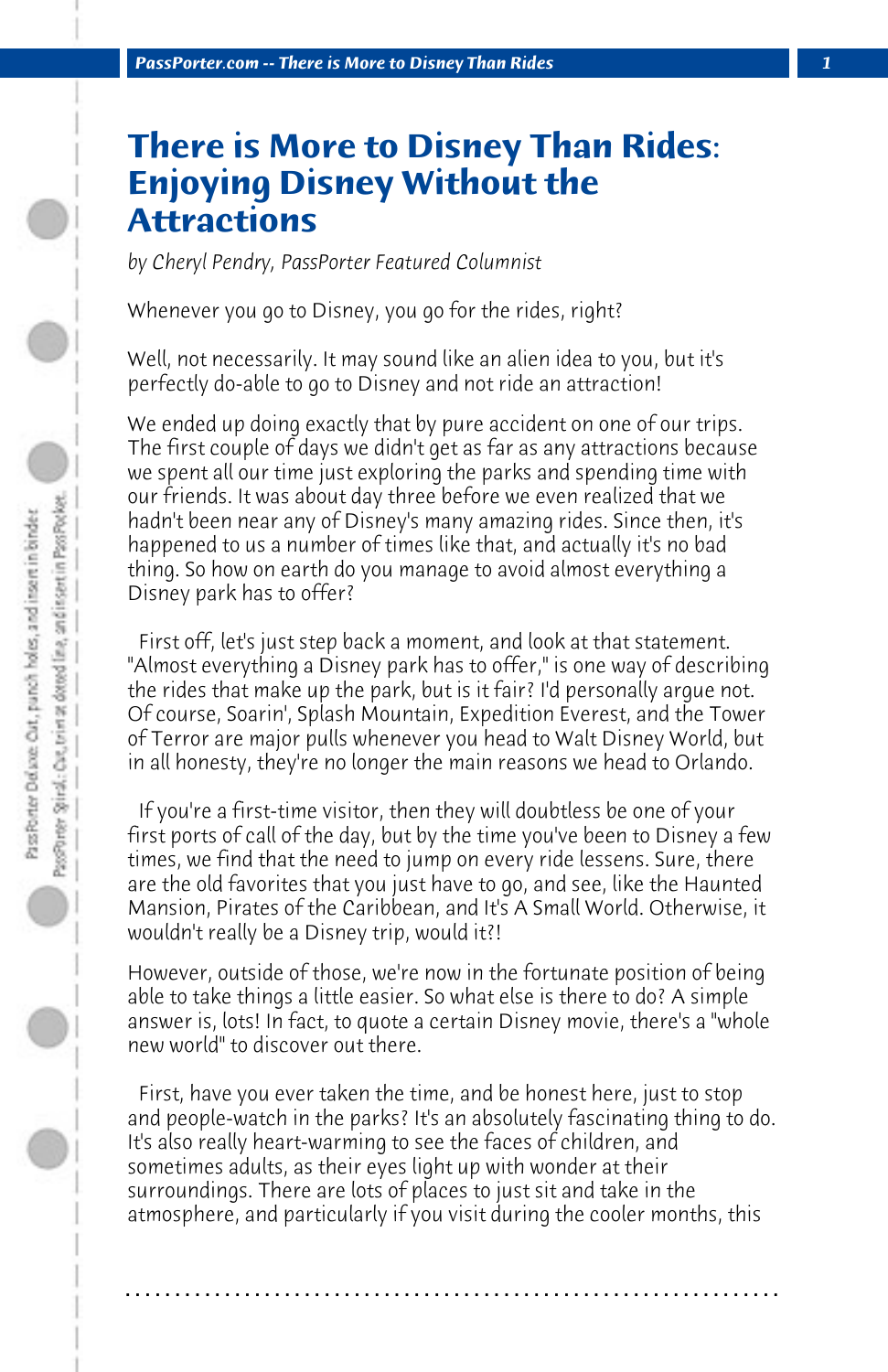is a very pleasant thing to do. Since I've had chronic fatigue, I've become very good at spotting seats, and you'll find there are more than you first think.

 So where are some of our favorite places to just sit and watch the world go by? Top of our list is Epcot's World Showcase. There are just so many wonderful details to take in in any of the countries around the lagoon. It's always fun to sit out at the back of the United Kingdom, or in the peace and tranquility of Japan. Another place I personally like to sit is on the edges of the raised flowerbeds just in front of the entrance to Impressions de France.

 In Magic Kingdom, one of my favorite "sports" is anywhere along Main Street, although on a hotter day, it's just as pleasant to find a spot near Aloha Isle in Adventureland, and enjoy a Dole Whip to help cool you down.

 Over at Disney's Hollywood Studios, Hollywood Boulevard and Sunset Boulevard are both great spots to just sit and enjoy the sights. While at Animal Kingdom, where better to kick back and relax than in one of the animal exhibits? On many occasions, I've settled down to just watch the animals (and sometimes people!) along the Pangani Forest Exploration Trail, or the Maharajah Jungle Trek.

 It's not just all about sitting it down and taking it easy. Outside of the attractions, there are parades and shows to enjoy at each of the parks, and I'm not necessarily talking about the Studios' Beauty and the Beast, or Animal Kingdom's Finding Nemo shows, as these are attractions in their own right. What I mean are the afternoon parades, night-time entertainment, such as Wishes and IllumiNations, and the shows and roving entertainers that take place during the day. To me, there's nothing better than stumbling across DiVine in Animal Kingdom, seeing some of the World Showcase performers, or perhaps catching a show on the stage in front of Cinderella Castle. They're all extra elements that just add to your day at Disney.

 Another major draw of Disney for us is the dining. There are just so many wonderful places to head for to enjoy a good meal, with all of them having wonderful theming as well. Of course, you can also argue that some of the meals at Disney are attractions in their own right, particularly if they boast characters, although some are so good on the food front, I'd say that they're just as good as any attraction in the parks.

 Something else that we love to do outside of the attractions is just to wander through the shops. As well as offering you the chance to empty

**. . . . . . . . . . . . . . . . . . . . . . . . . . . . . . . . . . . . . . . . . . . . . . . . . . . . . . . . . . . . . . . . . .**